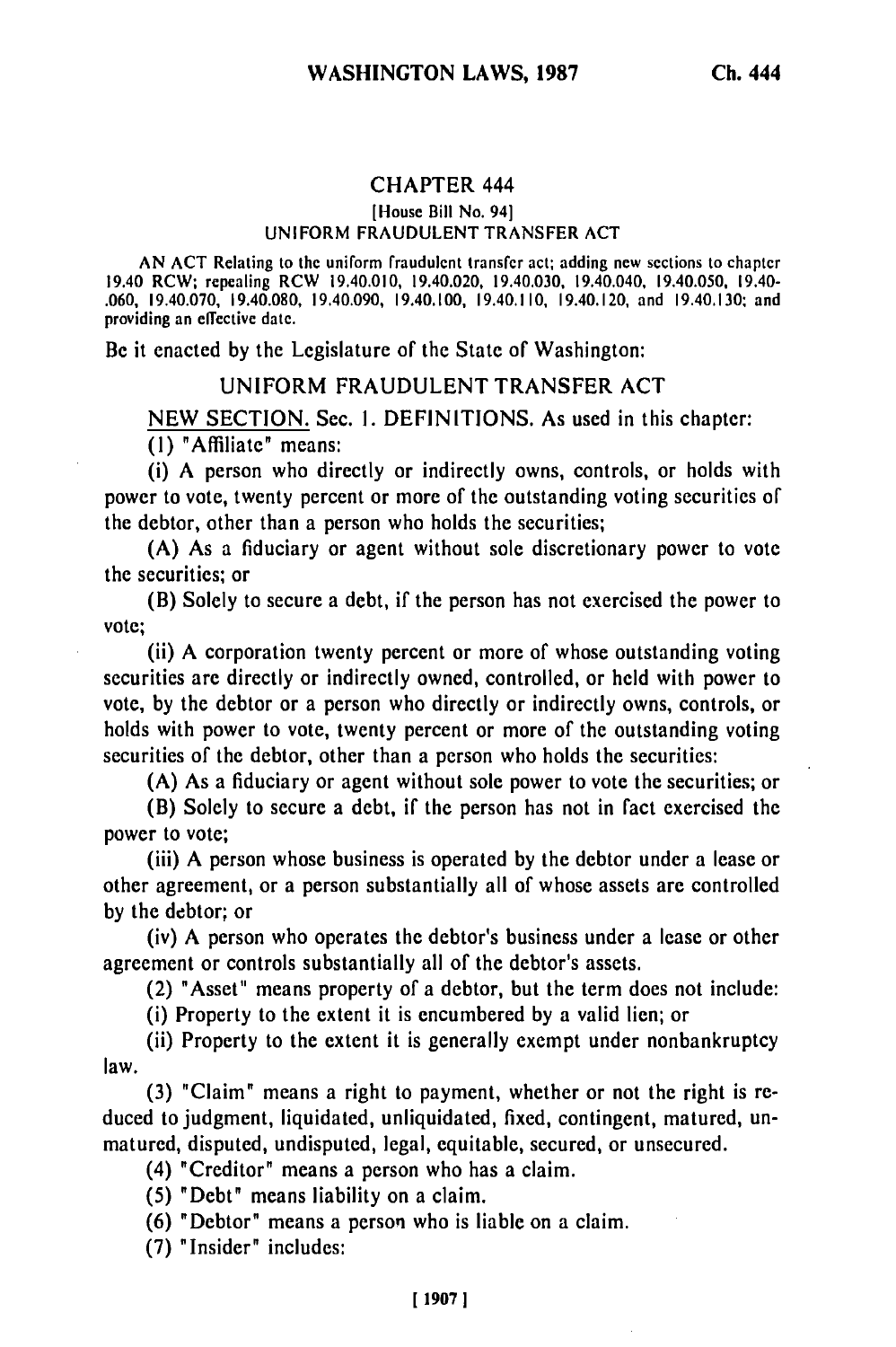**Ch. 444**

(i) **If** the debtor is an individual:

**(A)** A relative of the debtor or of a general partner of the debtor;

(B) **A** partnership in which the debtor is a general partner;

**(C)** A general partner in a partnership described in subsection (7)(i)(B) of this section; or

**(D)** A corporation of which the debtor is a director, officer, or person in control;

(ii) **If** the debtor is a corporation:

**(A)** A director of the debtor;

(B) An officer of the debtor;

**(C)** A person in control of the debtor;

**(D) A** partnership in which the debtor is a general partner;

**(E) A** general partner in a partnership described in subsection (7)(ii)(D) of this section; or

(F) A relative of a general partner, director, officer, or person in control of the debtor;

(iii) **If** the debtor is a partnership:

**(A) A** general partner in the debtor;

(B) **A** relative of a general partner in, or a general partner of, or a person in control of the debtor;

**(C)** Another partnership in which the debtor is a general partner;

**(D) A** general partner in a partnership described in subsection (7)(iii)(C) of this section; or

**(E) A** person in control of the debtor;

(iv) An affiliate, or an insider of an affiliate as if the affiliate were the debtor; and

(v) **A** managing agent of the debtor.

**(8)** "Lien" means a charge against or an interest in property to secure payment of a debt or performance of an obligation, and includes a security interest created **by** agreement, a judicial lien obtained **by** legal or equitable process or proceedings, a common-law lien, or a statutory lien.

**(9)** "Person" means an individual, partnership, corporation, association, organization, government or governmental subdivision or agency, business trust, estate, trust, or any other legal or commercial entity.

**(10)** "Property" means anything that may be the subject of ownership.

**(11)** "Relative" means an individual related **by** consanguinity within the third degree as determined **by** the common law, a spouse, or an individual related to a spouse within the third degree as so determined, and includes an individual in an adoptive relationship within the third degree.

(12) "Transfer" means every mode, direct or indirect, absolute or conditional, voluntary or involuntary, of disposing of or parting with an asset or an interest in an asset, and includes payment of money, release, lease, and creation of a lien or other encumbrance.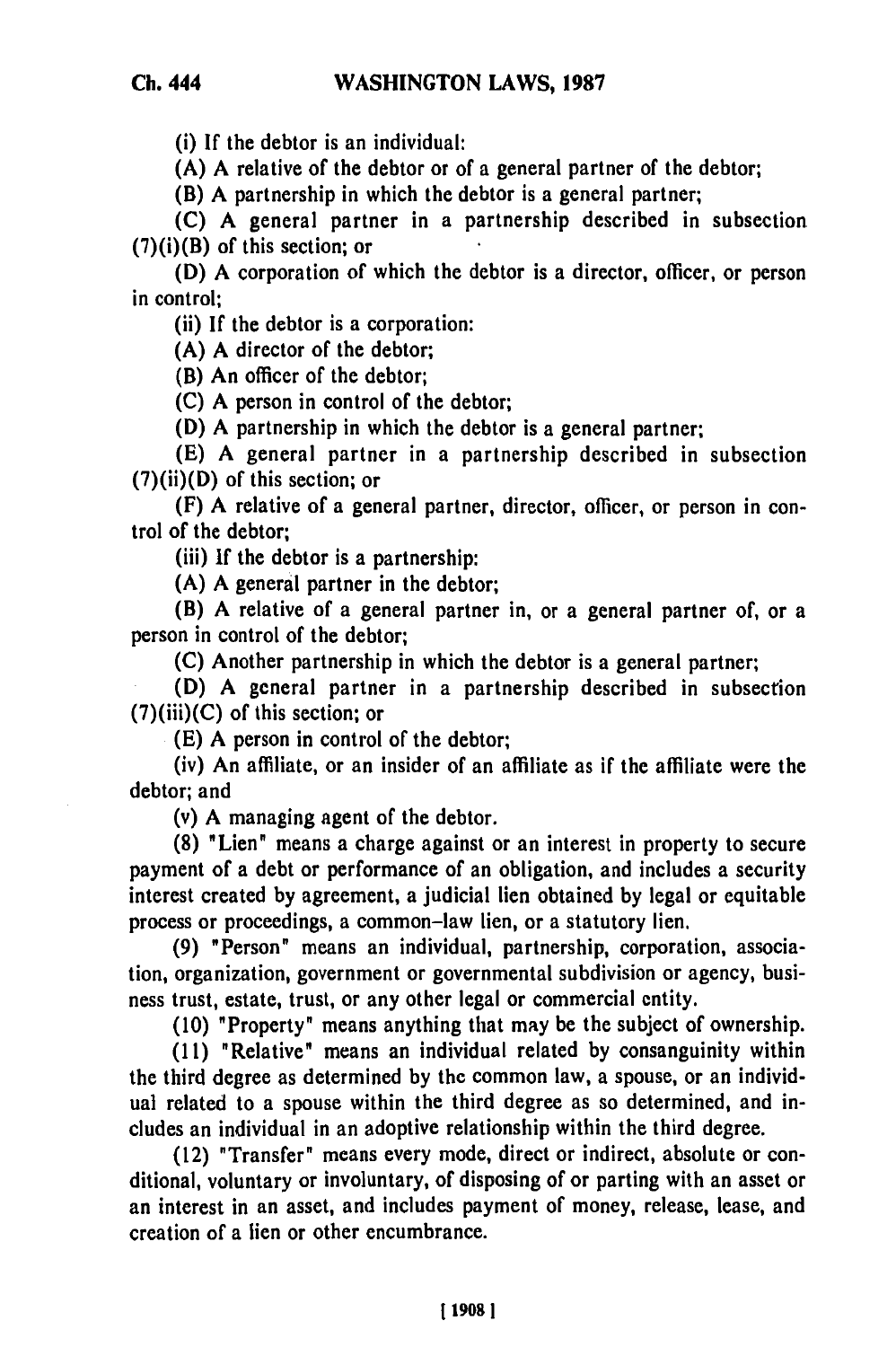**(13)** "Valid lien" means a lien that is effective against the holder of a judicial lien subsequently obtained **by** legal or equitable process or proceedings.

**NEW SECTION.** Sec. 2. **INSOLVENCY.** (a) **A** debtor is insolvent if the sum of the debtor's debts is greater than all of the debtor's assets, at a fair valuation.

**(b)** A debtor who is generally not paying his or her debts as they become due is presumed to be insolvent.

(c) A partnership is insolvent under subsection (a) of this section if the sum of the partnership's debts is greater than the aggregate of all of the partnership's assets, at a fair valuation, and the sum of the excess of the value of each general partner's nonpartnership assets over the partner's nonpartnership debts.

**(d)** Assets under this section do not include property that has been transferred, concealed, or removed with intent to hinder, delay, or defraud creditors or that has been transferred in a manner making the transfer voidable under this chapter.

(e) Debts under this section do not include an obligation to the extent it is secured **by** a valid lien on property of the debtor not included as an asset.

**NEW SECTION.** Sec. **3. VALUE.** (a) Value is given for a transfer or an obligation if, in exchange for the transfer or obligation, property is transferred or an antecedent debt is secured or satisfied, but value does not include an unperformed promise made otherwise than in the ordinary course of the promisor's business to furnish support to the debtor or another person.

**(b)** For the purposes of sections 4(a)(2) and 5 of this act, a person gives a reasonably equivalent value if the person acquires an interest of the debtor in an asset pursuant to a regularly conducted, noncollusive foreclosure sale or execution of a power of sale for the acquisition or disposition of the interest of the debtor upon default under a mortgage, deed of trust, or security agreement.

(c) A transfer is made for present value if the exchange between the debtor and the transferee is intended **by** them to be contemporaneous and is in fact substantially contemporaneous.

**NEW SECTION.** Sec. 4. TRANSFERS **FRAUDULENT AS** TO **PRESENT AND FUTURE** CREDITORS. (a) A transfer made or obligation incurred **by** a debtor is fraudulent as to a creditor, whether the creditor's claim arose before or after the transfer was made or the obligation was incurred, if the debtor made the transfer or incurred the obligation:

**(1)** With actual intent to hinder, delay, or defraud any creditor of the debtor; or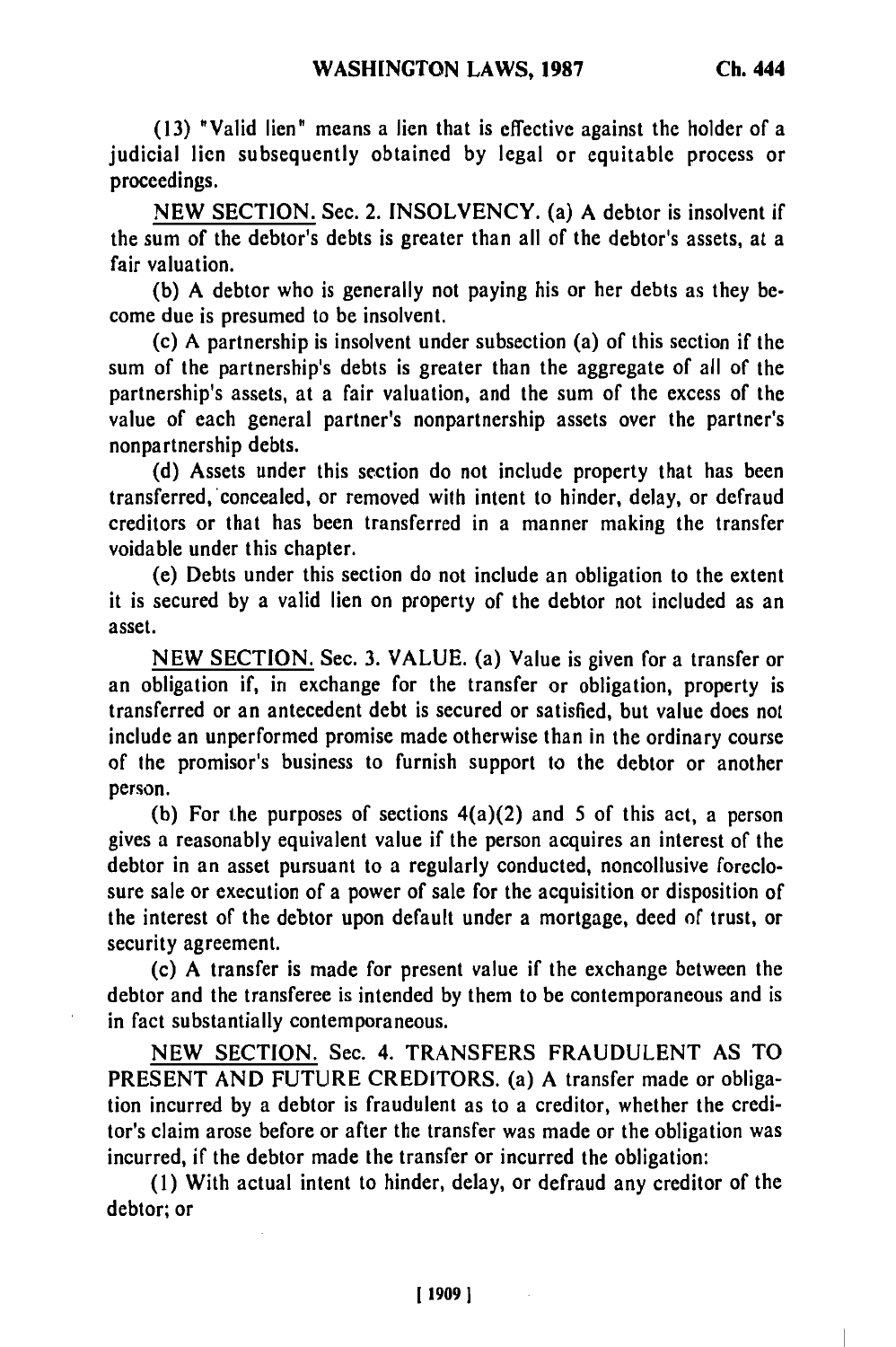(2) Without receiving a reasonably equivalent value in exchange for the transfer or obligation, and the debtor:

(i) Was engaged or was about to engage in a business or a transaction for which the remaining assets of the debtor were unreasonably small in relation to the business or transaction; or

(ii) Intended to incur, or believed or reasonably should have believed that he or she would incur, debts beyond his or her ability to pay as they became due.

(b) In determining actual intent under subsection (a)(l) of this section, consideration may be given, among other factors, to whether:

**(1)** The transfer or obligation was to an insider;

(2) The debtor retained possession or control of the property transferred after the transfer;

(3) The transfer or obligation was disclosed or concealed;

(4) Before the transfer was made or obligation was incurred, the debtor had been sued or threatened with suit;

(5) The transfer was of substantially all the debtor's assets;

(6) The debtor absconded;

(7) The debtor removed or concealed assets;

(8) The value of the consideration received by the debtor was reasonably equivalent to the value of the asset transferred or the amount of the obligation incurred;

(9) The debtor was insolvent or became insolvent shortly after the transfer was made or the obligation was incurred;

(10) The transfer occurred shortly before or shortly after a substantial debt was incurred; and

(11) The debtor transferred the essential assets of the business to a lienor who transferred the assets to an insider of the debtor.

NEW SECTION. Sec. 5. TRANSFERS FRAUDULENT AS TO PRESENT CREDITORS. (a) A transfer made or obligation incurred by a debtor is fraudulent as to a creditor whose claim arose before the transfer was made or the obligation was incurred if the debtor made the transfer or incurred the obligation without receiving a reasonably equivalent value in exchange for the transfer or obligation and the debtor was insolvent at that time or the debtor became insolvent as a result of the transfer or obligation.

(b) A transfer made by a debtor is fraudulent as to a creditor whose claim arose before the transfer was made if the transfer was made to an insider for an antecedent debt, the debtor was insolvent at that time, and the insider had reasonable cause to believe that the debtor was insolvent.

NEW SECTION. Sec. 6. WHEN TRANSFER IS MADE OR OB-LIGATION IS INCURRED. For the purposes of this chapter:

(1) A transfer is made:

(i) With respect to an asset that is real property other than a fixture, but including the interest of a seller or purchaser under a contract for the

I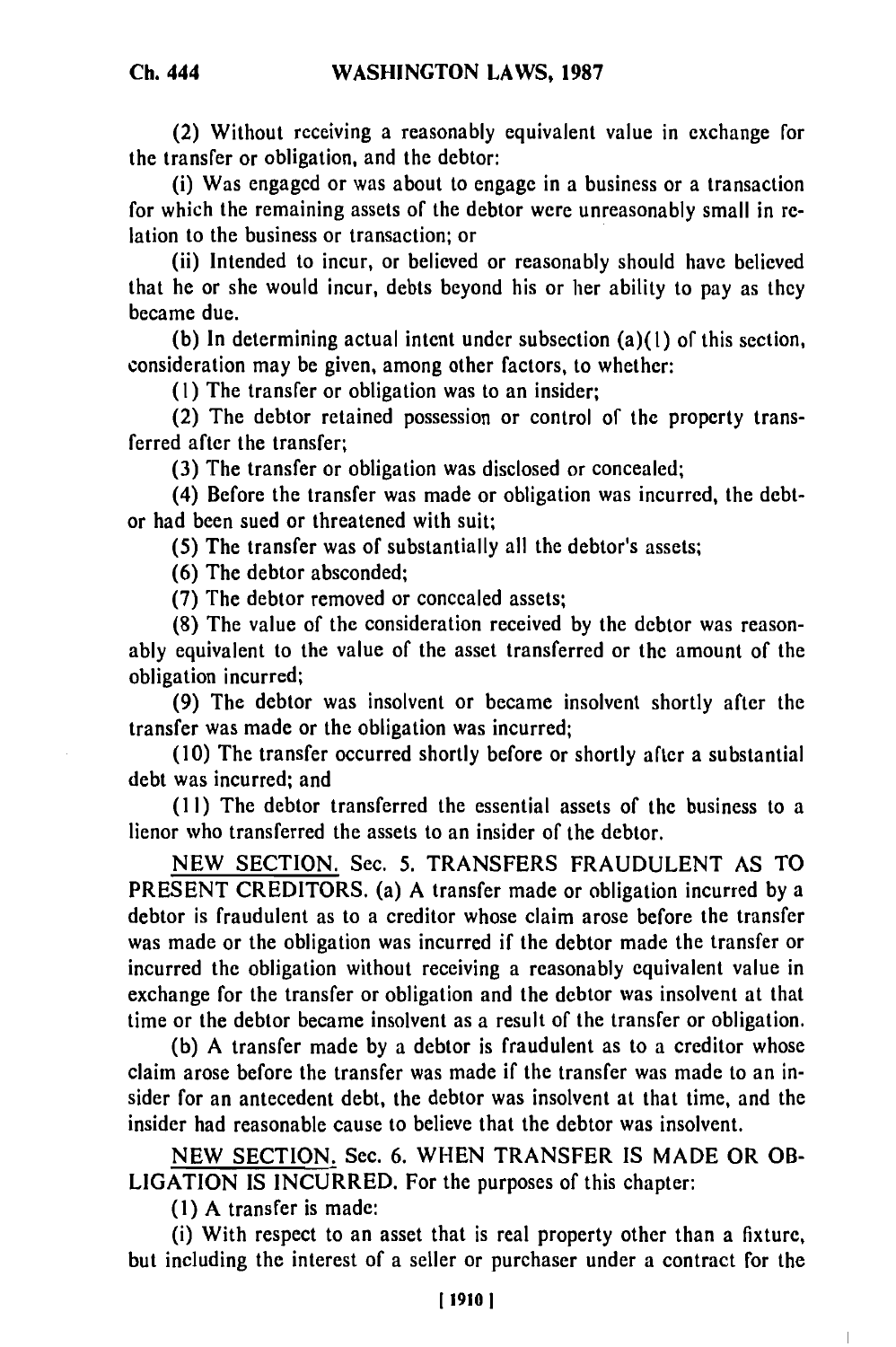sale of the asset, when the transfer is so far perfected that a good-faith purchaser of the asset from the debtor against whom applicable law permits the transfer to be perfected cannot acquire an interest in the asset that is superior to the interest of the transferee; and

(ii) With respect to an asset that is not real property or that is a fixture, when the transfer is so far perfected that a creditor on a simple contract cannot acquire a judicial lien otherwise than under this chapter that is superior to the interest of the transferee;

(2) **If** applicable law permits the transfer to be perfected as provided in subsection **(1)** of this section and the transfer is not so perfected before the commencement of an action for relief under this chapter, the transfer is deemed made immediately before the commencement of the action;

**(3)** If applicable law does not permit the transfer to be perfected as provided in subsection **(1)** of this section, the transfer is made when it becomes effective between the debtor and the transferee;

(4) **A** transfer is not made until the debtor has acquired rights in the asset transferred;

**(5)** An obligation is incurred:

(i) **If** oral, when it becomes effective between the parties; or

(ii) **If** evidenced **by** a writing, when the writing executed **by** the obligor is delivered to or for the benefit of the obligee.

**NEW SECTION.** Sec. **7.** REMEDIES OF CREDITORS. (a) In an action for relief against a transfer or obligation under this chapter, a creditor, subject to the limitations in section **8** of this act, may obtain:

**(1)** Avoidance of the transfer or obligation to the extent necessary to satisfy the creditor's claim;

(2) An attachment or other provisional remedy against the asset transferred or other property of the transferee in accordance with the procedure prescribed **by** chapter **7.12** RCW;

**(3)** Subject to applicable principles of equity and in accordance with applicable rules of civil procedure:

(i) An injunction against further disposition **by** the debtor or a transferee, or both, of the asset transferred or of other property;

(ii) Appointment of a receiver to take charge of the asset transferred or of other property of the transferee; or

(iii) Any other relief the circumstances may require.

**(b)** If a creditor has obtained a judgment on a claim against the debtor, the creditor, if the court so orders, may levy execution on the asset transferred or its proceeds.

**NEW SECTION.** Sec. **8. DEFENSES,** LIABILITY, **AND** PRO-**TECTION** OF TRANSFEREE. (a) **A** transfer or obligation is not voidable under section  $4(a)(1)$  of this act against a person who took in good faith and for a reasonably equivalent value or against any subsequent transferee or obligee.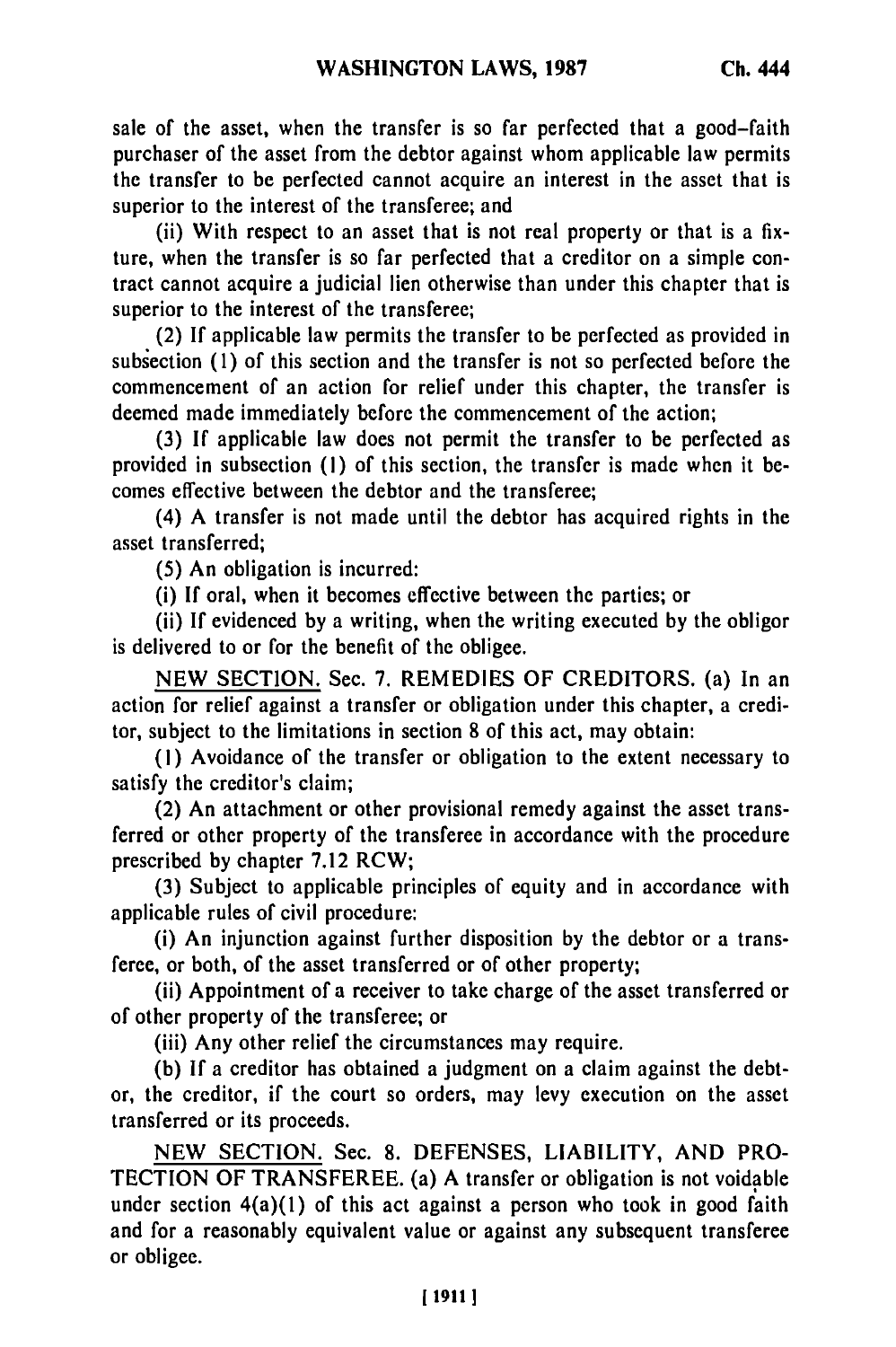**(b)** Except as otherwise provided in this section, to the extent a transfer is voidable in an action **by** a creditor under section 7(a)(l) of this act, the creditor may recover judgment for the value of the asset transferred, as adjusted under subsection (c) of this section, or the amount necessary to satisfy the creditor's claim, whichever is less. The judgment may be entered against:

**(1)** The first transferee of the asset or the person for whose benefit the transfer was made; or

(2) Any subsequent transferee other than a good-faith transferee or obligee who took for value or from any subsequent transferee or obligee.

(c) **If** the judgment under subsection **(b)** of this section is based upon the value of the asset transferred, the judgment must be for an amount equal to the value of the asset at the time of the transfer, subject to adjustment as the equities may require.

**(d)** Notwithstanding voidability of a transfer or an obligation under this chapter, a good-faith transferee or obligee is entitled, to the extent of the value given the debtor for the transfer or obligation, to:

**(1) A** lien on or a right to retain any interest in the asset transferred;

(2) Enforcement of any obligation incurred; or

**(3) A** reduction in the amount of the liability on the judgment.

(e) **A** transfer is not voidable under section 4(a)(2) or **5** of this act if the transfer results from:

**(1)** Termination of a lease upon default **by** the debtor when the termination is pursuant to the lease and applicable law; or

(2) Enforcement of a security interest in compliance with Article **9** of qhapter **62A** RCW.

**(f) A** transfer is not voidable under section **5(b)** of this act:

**(1)** To the extent the insider gave new value to or for the benefit of the debtor after the transfer was made unless the new value was secured **by** a valid lien;

(2) **If** made in the ordinary course of business or financial affairs of the debtor and the insider; or

**(3) If** made pursuant to a good-faith effort to rehabilitate the debtor and the transfer secured present value given for that purpose as well as an antecedent debt of the debtor.

**NEW SECTION.** Sec. **9. EXTINGUISHMENT** OF **CAUSE** OF ACTION. **A** cause of action with respect to a fraudulent transfer or obligation under this chapter is extinguished unless action is brought:

(a) Under section 4(a)(1) of this act, within four years after the transfer was made or the obligation was incurred or, if later, within one year after the transfer or obligation was or could reasonably have been discovered **by** the claimant;

**(b)** Under section 4(a)(2) or 5(a) of this act, within four years after the transfer was made or the obligation was incurred; or